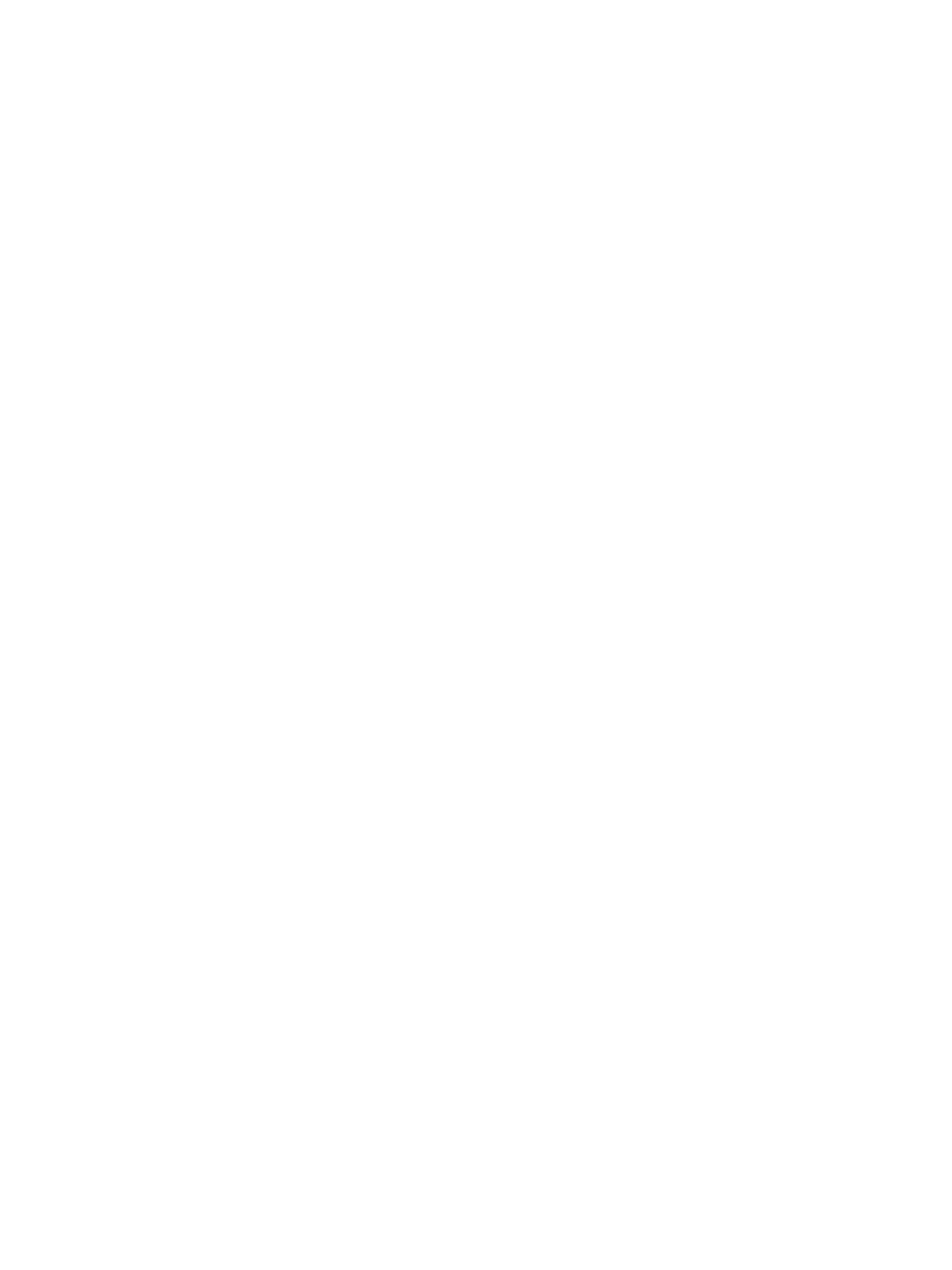

#### ႶႶናჼჂჼჼ **FDSe Ade**

Published by Inhabit Education | www.inhabiteducation.com

Inhabit Education (Iqaluit), P.O. Box 2129, Iqaluit, Nunavut, X0A 1H0 (Toronto), 191 Eglinton Avenue East, Suite 302, Toronto, Ontario, M4P 1K1

Design and layout copyright © 2016 Inhabit Education Text copyright © Inhabit Education Photographs: © Design Pics Inc / Alamy Stock Photo, pages cover, page 3 · © ZUMA Press, Inc. / Alamy Stock Photo, page 2 · © GM Photo Images / Alamy Stock Photo, page 4 · © CroMary/shutterstock.com, page 5 · © WILDLIFE GmbH / Alamy Stock Photo, page 6 · © Sutichak Yachiangkham/ shutterstock.com, page 7 · © JetKat/shutterstock.com, page 8

All rights reserved. The use of any part of this publication reproduced, transmitted in any form or by any means, electronic, mechanical, photocopying, recording, or otherwise, or stored in a retrievable system, without written consent of the publisher, is an infringement of copyright law.

Printed in Canada.

ISBN: 978-1-987958-75-1



**INHABIT** EDUCATION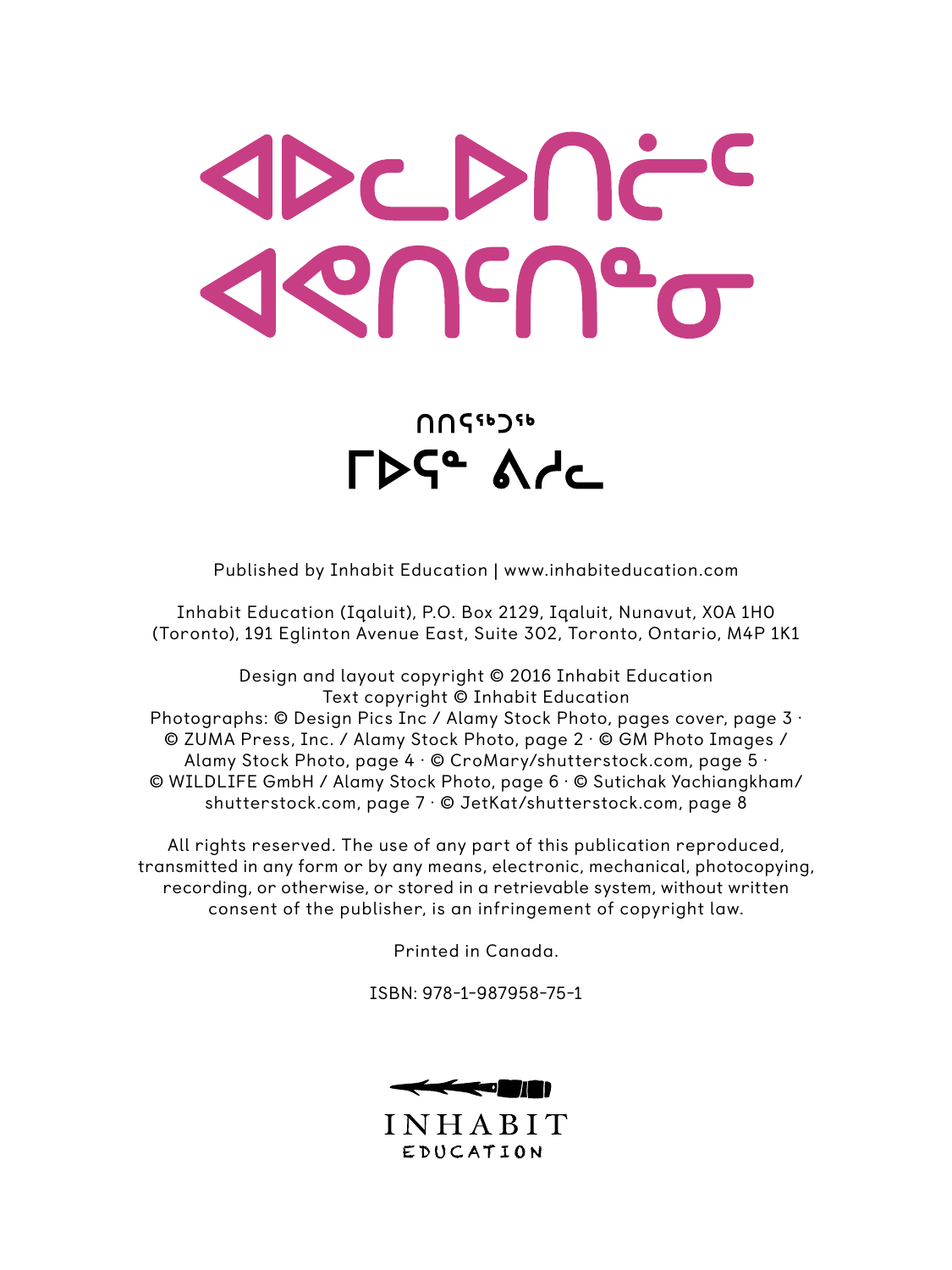

#### $Dd4^b 5dCD5^b.$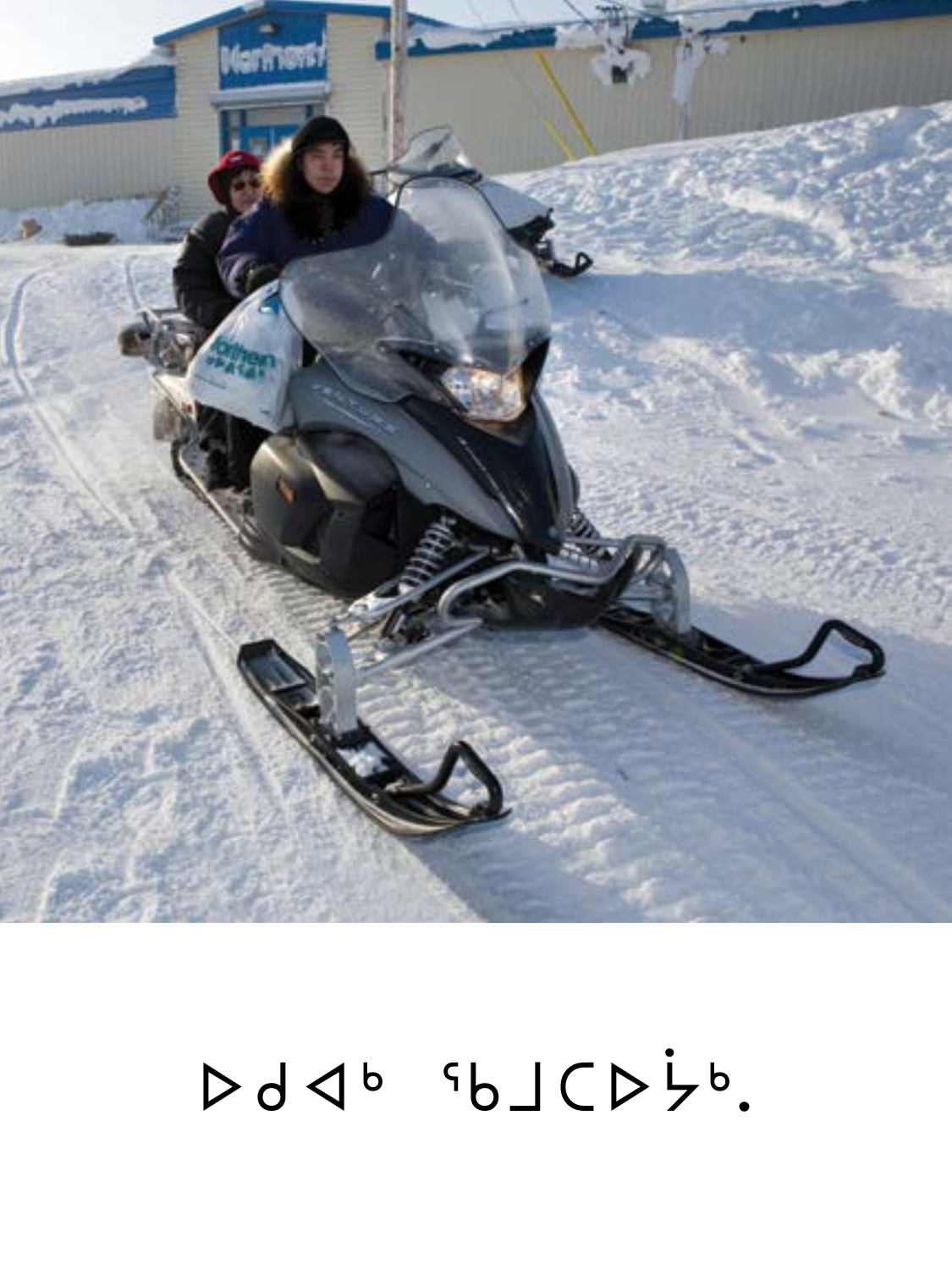

# Da Ain.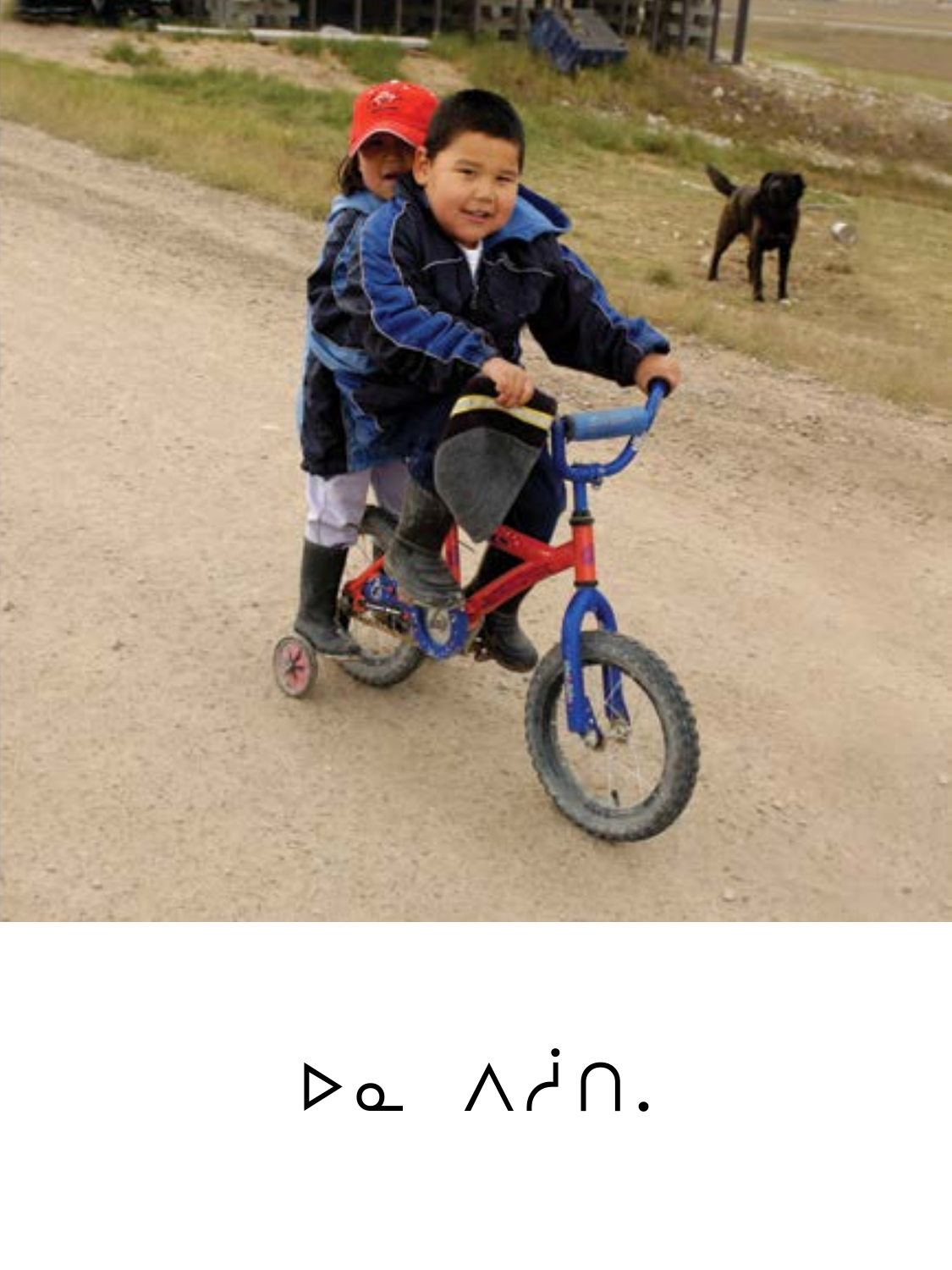

# $DQ$   $D \Gamma 4^{5b}$ .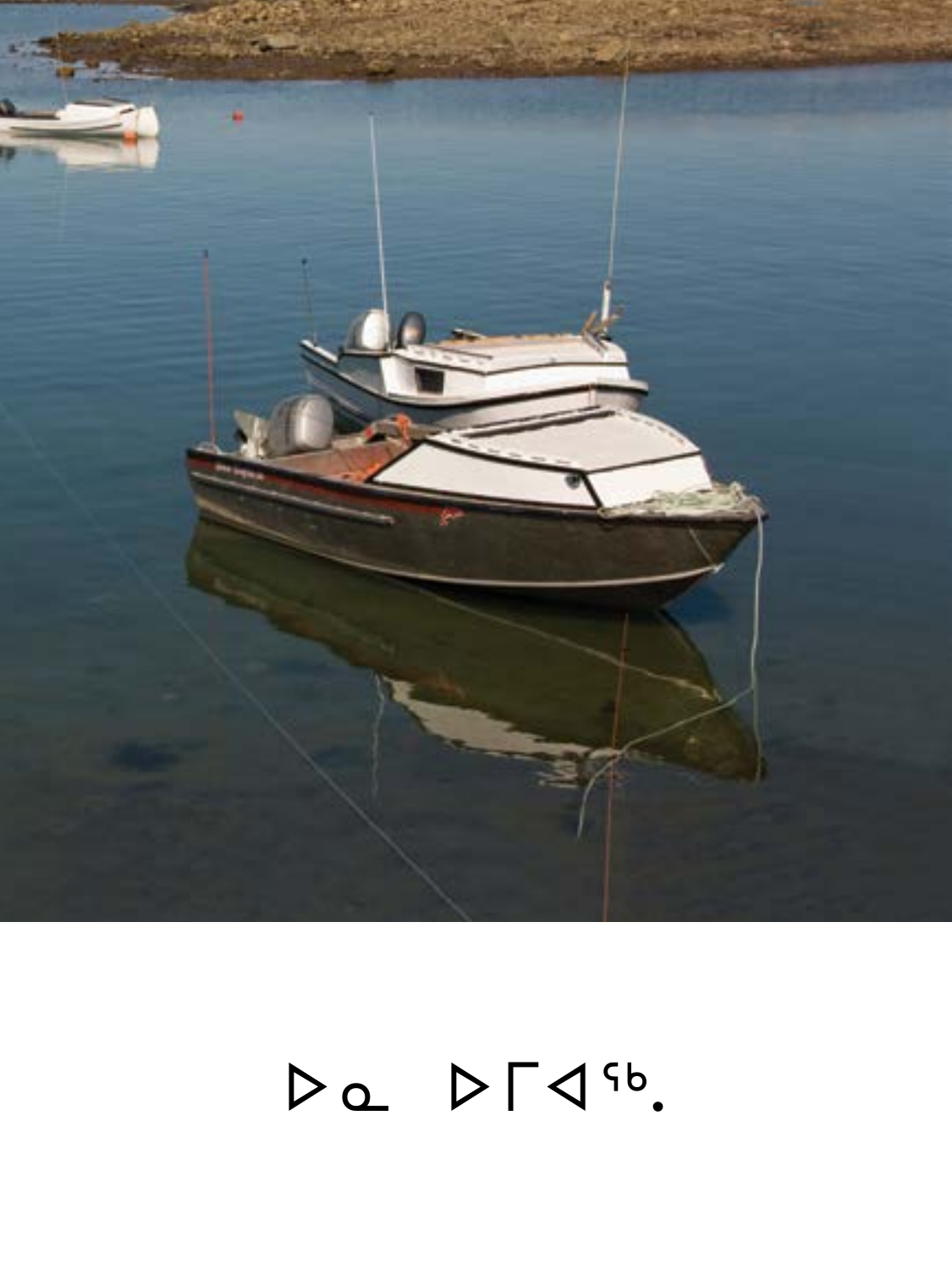

### $\triangleright a \quad b \triangle^c \supset \triangleleft P \cap.$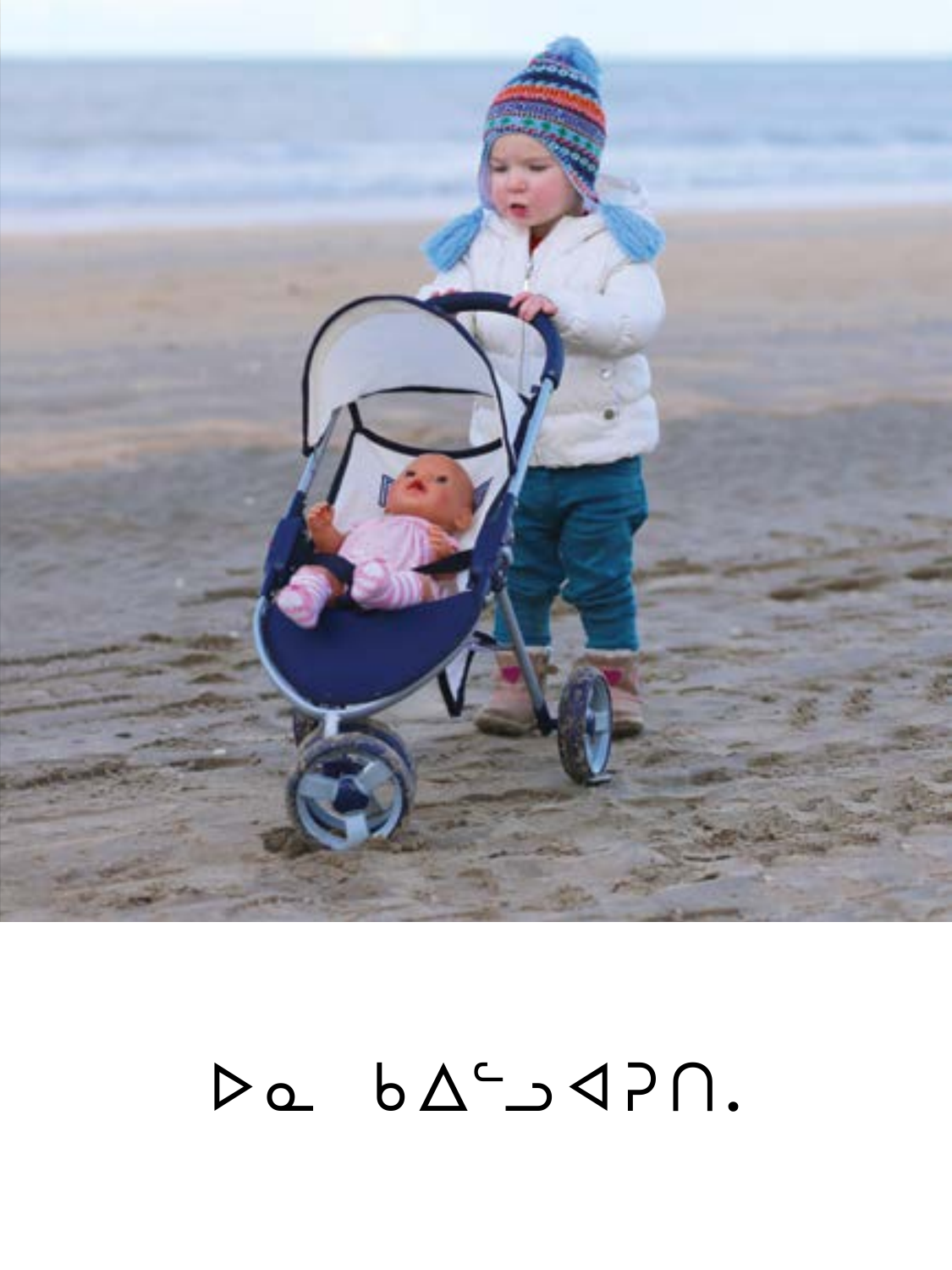

# Da NHLC<sup>b</sup>.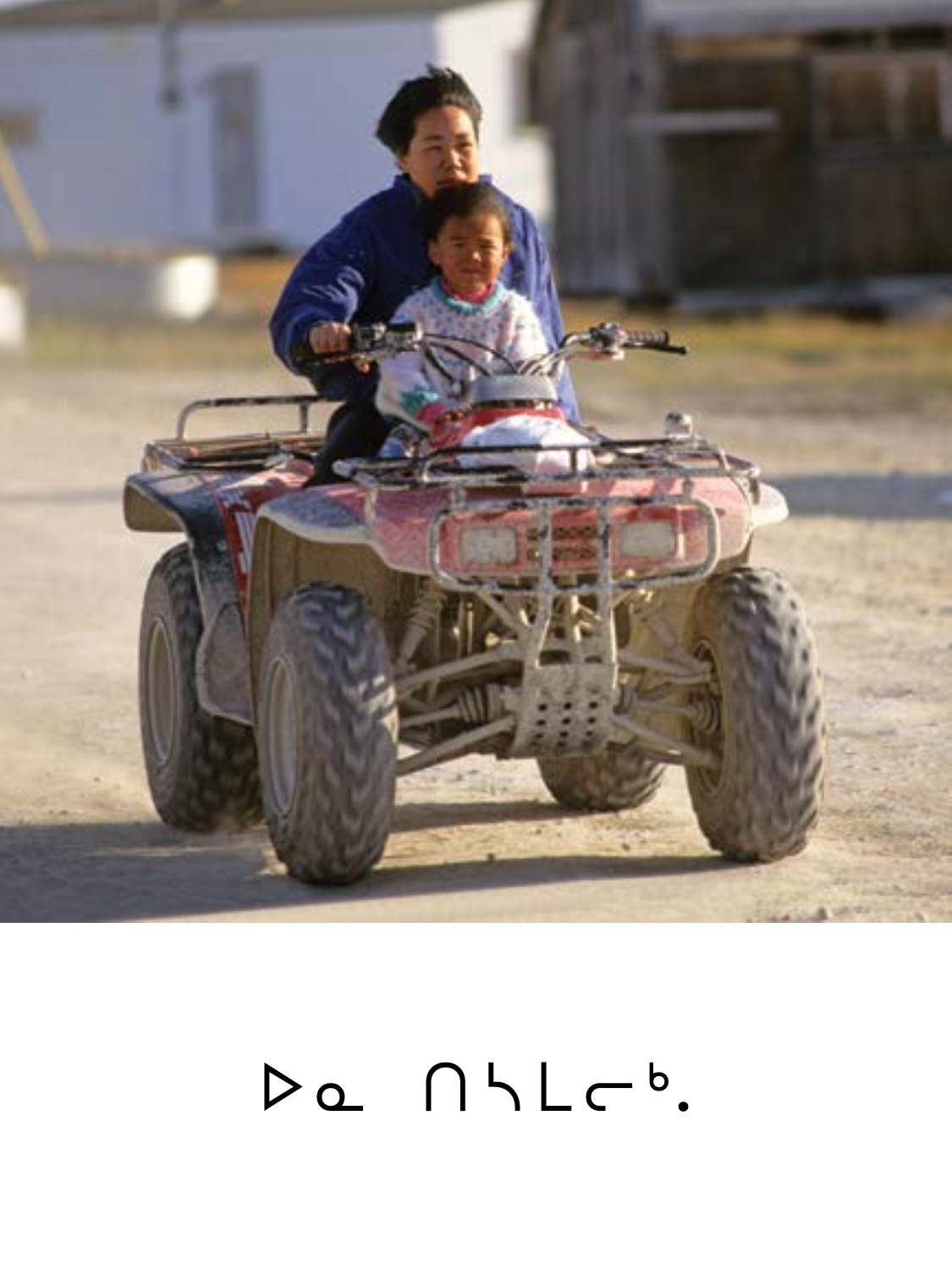

# Da bASN.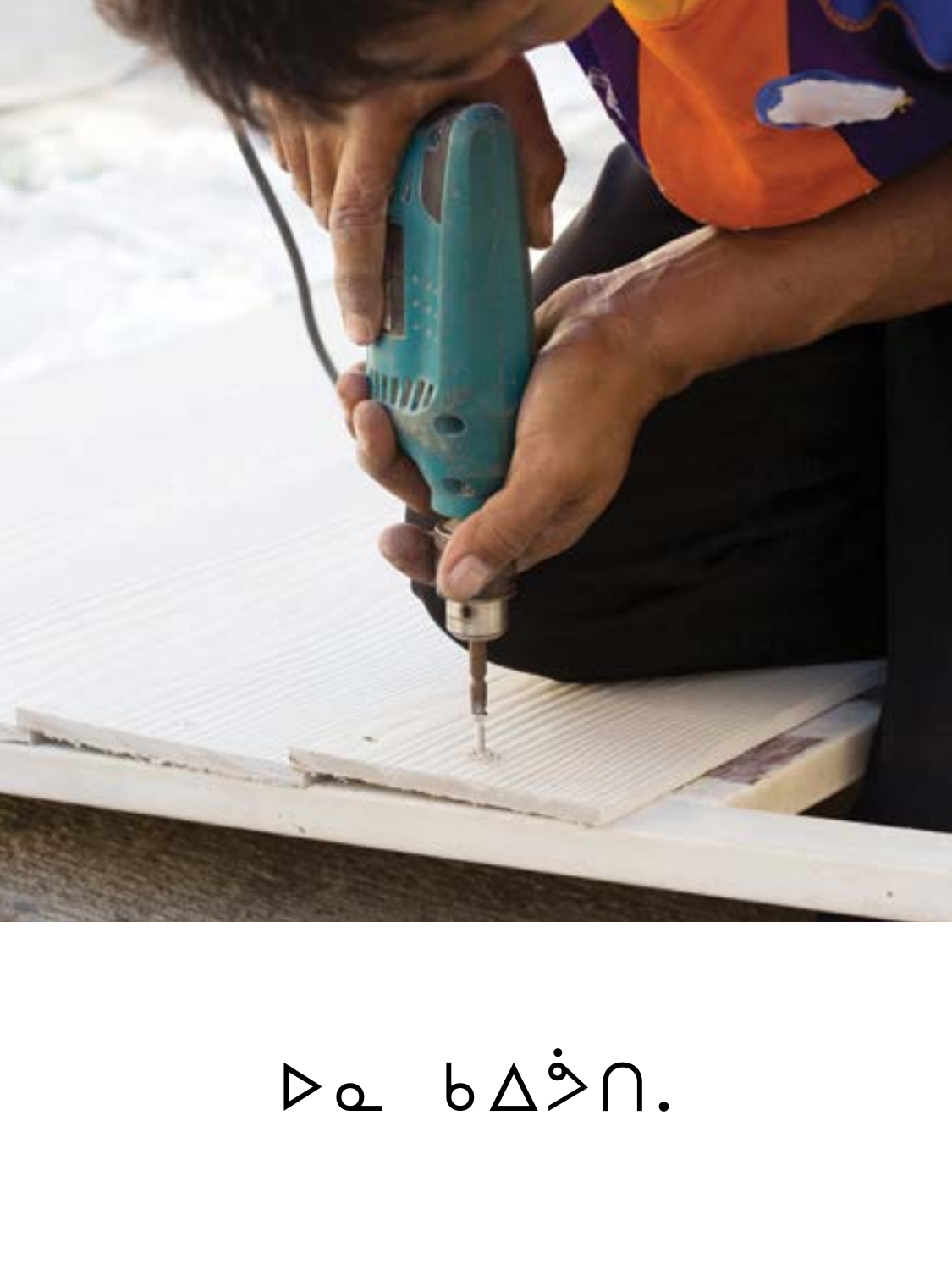

# Da sbalCisb.